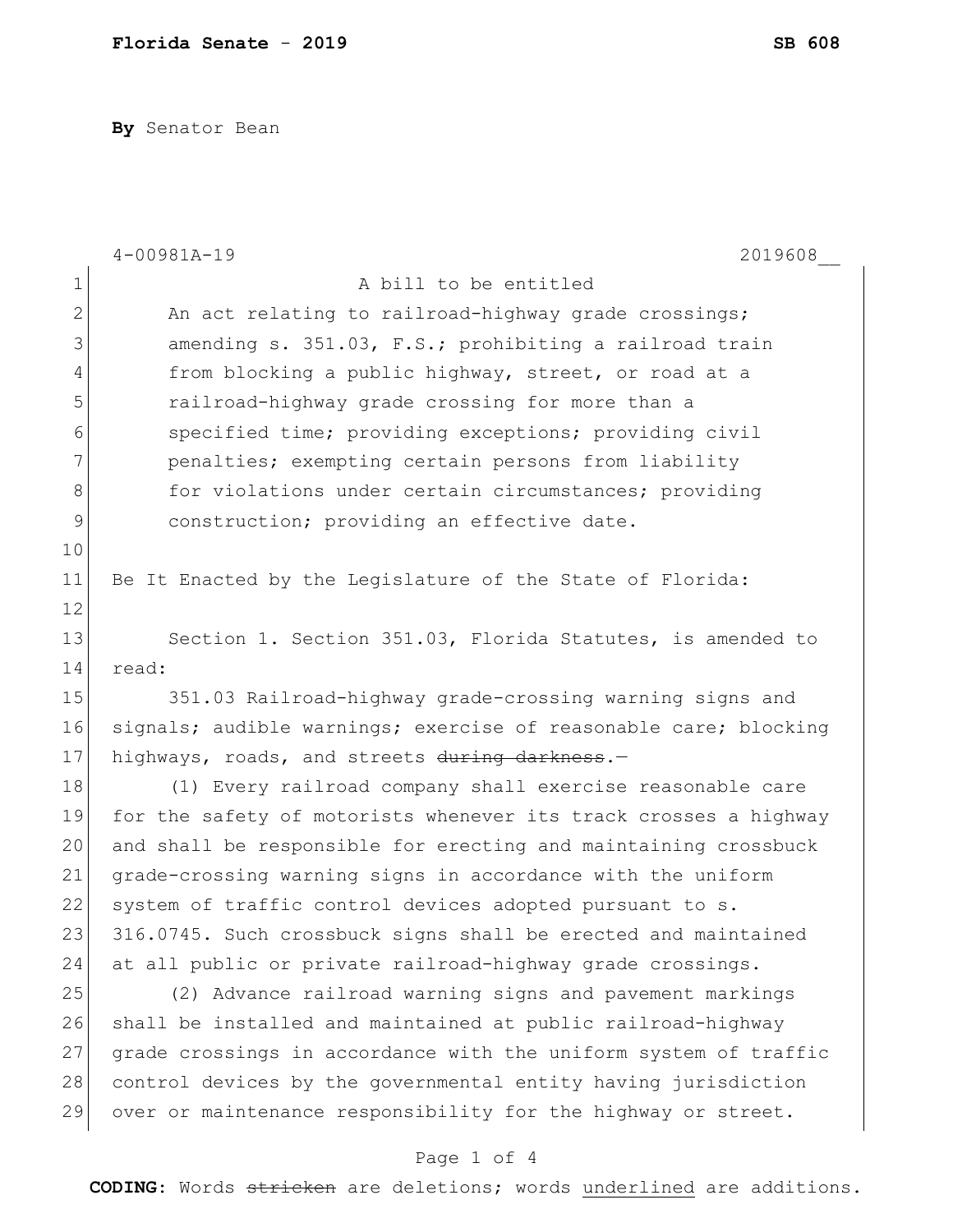4-00981A-19 2019608\_\_ All persons approaching a railroad-highway grade crossing shall exercise reasonable care for their own safety and for the safety of railroad train crews as well as for the safety of train or vehicle passengers. (3) Except as provided in subsection (4), any railroad train approaching within 1,500 feet of a public railroad-highway grade crossing shall emit a signal audible for such distance. (4)(a) The Department of Transportation and the Federal Railroad Administration may authorize a municipality or county to implement a whistle ban provided the following conditions are met: 41 1. A traffic operations system is implemented to secure railroad-highway grade crossings for the purpose of preventing vehicles from going around, under, or through lowered railroad 44 gates. 45 2. The municipality or county has in effect an ordinance that unconditionally prohibits the sounding of railroad train 47 horns and whistles during the hours of 10 p.m. and 6 a.m. at all public railroad-highway grade crossings within the municipality 49 or county and where the municipality, county, or state has erected signs at the crossing announcing that railroad train horns and whistles may not be sounded during such hours. Signs 52 so erected shall be in conformance with the uniform system of 53 traffic control devices as specified in s. 316.0745. (b) Upon final approval and verification by the department and the Federal Railroad Administration that such traffic operations system meets all state and federal safety and traffic 57 regulations and that such railroad-highway grade crossings can

## Page 2 of 4

58 be secured, the municipality or county may pass an ordinance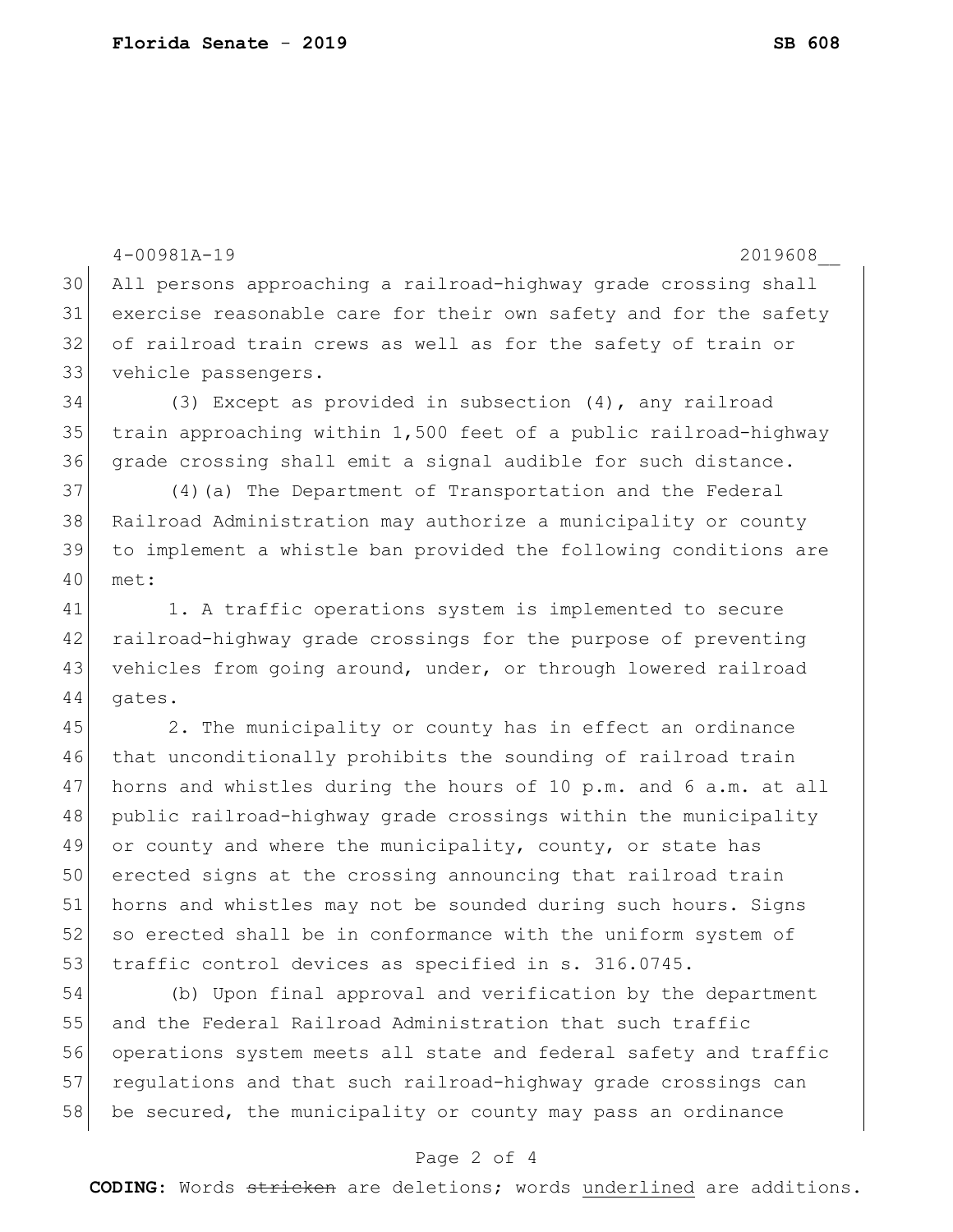|    | $4 - 00981A - 19$<br>2019608                                     |
|----|------------------------------------------------------------------|
| 59 | prohibiting the sounding of audible warning devices by trains    |
| 60 | upon approaching such railroad-highway grade crossings between   |
| 61 | the hours of 10 p.m. and 6 a.m.                                  |
| 62 | (c) Nothing in this subsection shall be construed to             |
| 63 | nullify the liability provisions of s. 768.28.                   |
| 64 | (5) (a) Whenever a railroad train engages in a switching         |
| 65 | operation or stops so as to block a public highway, street, or   |
| 66 | road at any time from one-half hour after sunset to one-half     |
| 67 | hour before sunrise, the crew of the railroad train shall cause  |
| 68 | to be placed a lighted fusee or other visual warning device in   |
| 69 | both directions from the railroad train upon or at the edge of   |
| 70 | the pavement of the highway, street, or road to warn approaching |
| 71 | motorists of the railroad train blocking the highway, street, or |
| 72 | road. However, this subsection does not apply to railroad-       |
| 73 | highway grade crossings at which there are automatic warning     |
| 74 | devices properly functioning or at which there is adequate       |
| 75 | lighting.                                                        |
| 76 | (b) A person who violates any provision of paragraph (a) is      |
| 77 | guilty of a misdemeanor of the second degree, punishable as      |
| 78 | provided in s. 775.082 or s. 775.083.                            |
| 79 | (6) (a) A railroad train that has come to a complete stop        |
| 80 | and is blocking a public highway, street, or road at a railroad- |
| 81 | highway grade crossing may not remain stopped for more than 15   |
| 82 | minutes unless such stoppage is due to a safety-related          |
| 83 | emergency or a mechanical failure that renders movement of the   |
| 84 | train impossible.                                                |
| 85 | (b) A law enforcement officer, as defined in s. 943.10,          |
| 86 | shall issue a citation to the owner or operator of a railroad    |
| 87 | train that violates paragraph (a). The owner or operator is      |
|    |                                                                  |

## Page 3 of 4